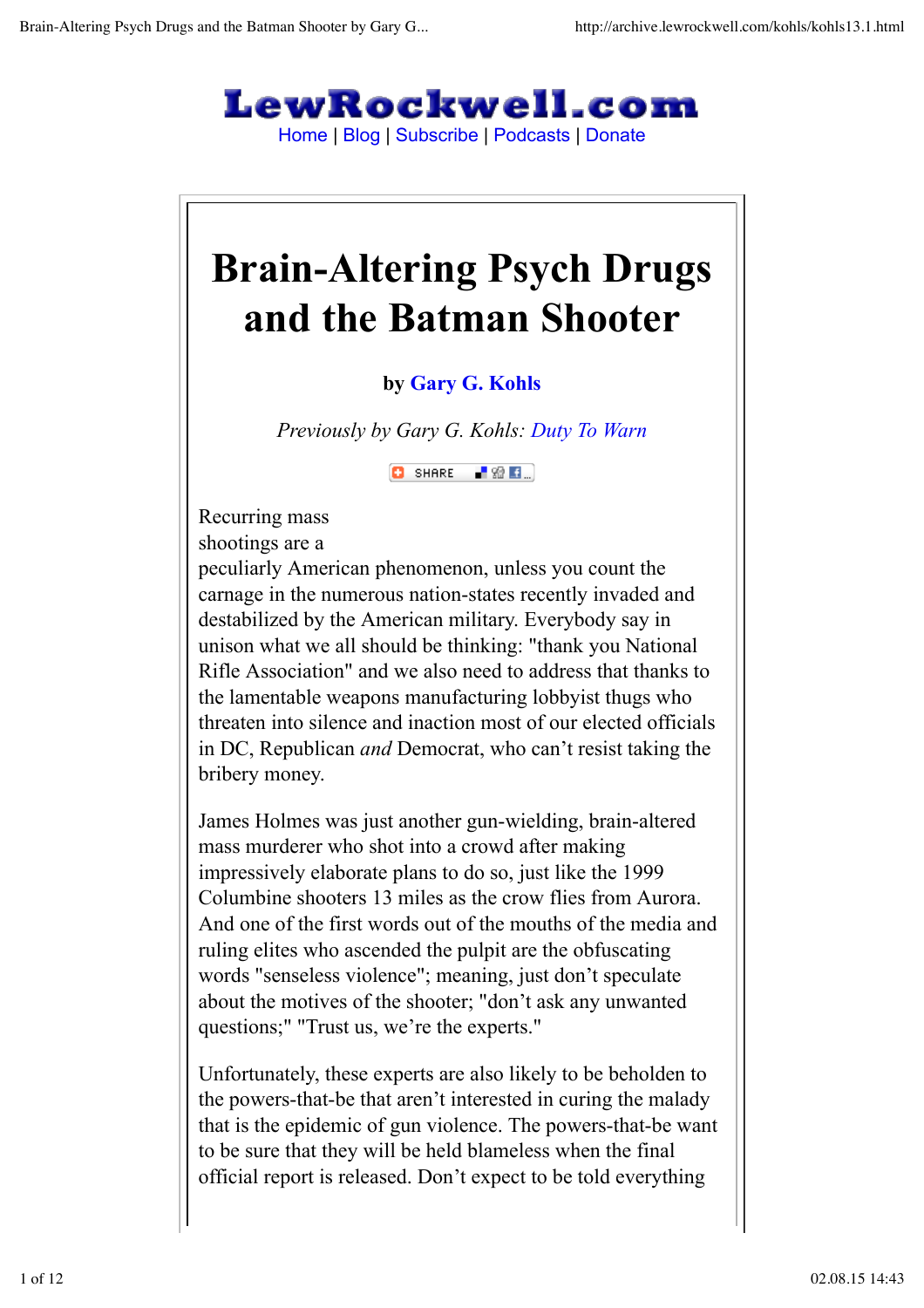that you need to know to make sense of mass shootings any time soon.

If there is evidence that will help to make sense out of something that will give us a fighting chance to prevent mass shootings in the future, expect that we won't be told about it until some courageous investigative journalist does the hard sleuthing work and then is allowed to report his findings. We will certainly be as confused about this one as most of us were about Columbine.

If the real connections explaining the Aurora shootings are suppressed, as expected, the approaching police state agenda of the 1% will be enabled. Prepare for metal detectors and private security firms frisking us as we stand in line to see the next violence-inducing shoot-em-up movie that will give ideas to some copy-cat wannabe avenger about competing for the *Guiness Book of World Records* for non-combat zone mass murders.

I have been listening and watching the repetitive and sensationalistic news coverage of the Aurora shootings for many hours over the first few days since the deed was officially labeled "senseless". Senseless violence is the mantra, just like the media and ruling elites repeated the lie that three World Trade Center towers, on 9/11/01, (only two having been hit by planes) were exploded, demolished and pulverized, not burned, into fine dust and each then fell into their own footprints at free fall speed, which only could happen if all the floors below the top floors had been disappeared by explosives ahead of time. Anybody who watched the event intuitively knew that these towers came down by controlled demolition but the constant propaganda campaign that followed convinced millions of us to not believe our own eyes but rather believe the provably false, heavily propagandized, Bush White House conspiracy theory. (WTC 7's obvious controlled demolition, by the way, was censored out of our consciousness by the media's lack of coverage, and it was not hit by a plane). But I digress.

#### **<<<Who are the potential accessories to the crimes of the Batman Shooter?>>>**

One has to wonder who are the "sacred cow" industries that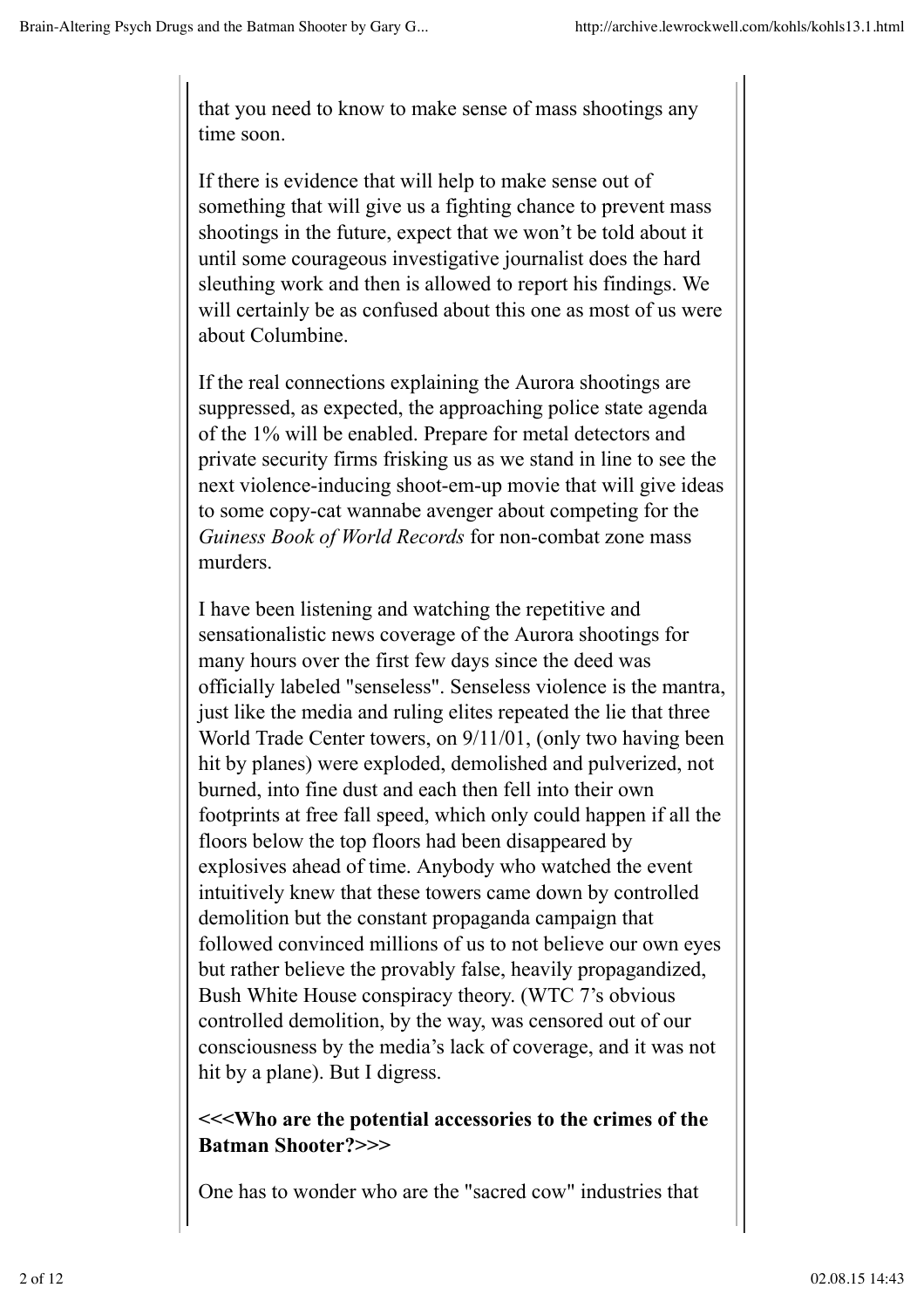have contributed to America's recurrent mass shootings. Many of them surely consider themselves too big to fail and therefore too big to expose, question, criticize, or implicate as unintentional accomplices. Any one of us can think of any number of potential culprits. My list includes this TOP 10 LIST plus 3:

- 1. the violent entertainment industry;
- 2. the violent, and addictive videogame industry;
- 3. violent professional contact sports, where bodily injury is applauded;
- 4. the food industry that is doing so much to malnourish vulnerable brains and bodies;
- 5. the gun lobby;
- 6. the ease in getting lethal military style weapons (the Aurora killer reportedly got some of his guns at Gander Mountain);
- 7. our militarized culture and the media that glorifies the "legal" mass murder by "licensed to kill" soldiers at war and then condemns them when they come home psychologically and spiritually tormented and commit "illegal" murders or suicides as civilians;
- 8. Congresspersons, Presidents, state governors and Supreme Court judges who apathetically vote against or sit on existing rational harm-reduction legislation that could do so much to prevent these mass homicides;
- Christian church leaders who fail to teach to their 9. potential mass murderers in their Sunday School and confirmation classes about the nonviolent Golden Rule ethics of Jesus, whom they profess to follow; and
- 10. etc, etc. There are many potential culprits beyond those that could legally be blamed as being accessories to the crime of shooters like James Holmes.

But in the minds of many, the big culprits, and the ones that the corporate media and their paymasters are scared to death about being exposed, are

- 1. BigPharma (multinational pharmaceutical companies);
- 2. the drug advertising industry that so diabolically shapes public attitudes and behaviors; and
- 3. BigMedicine and us obedient and often enslaved physicians that are in its thrall who have, by and large,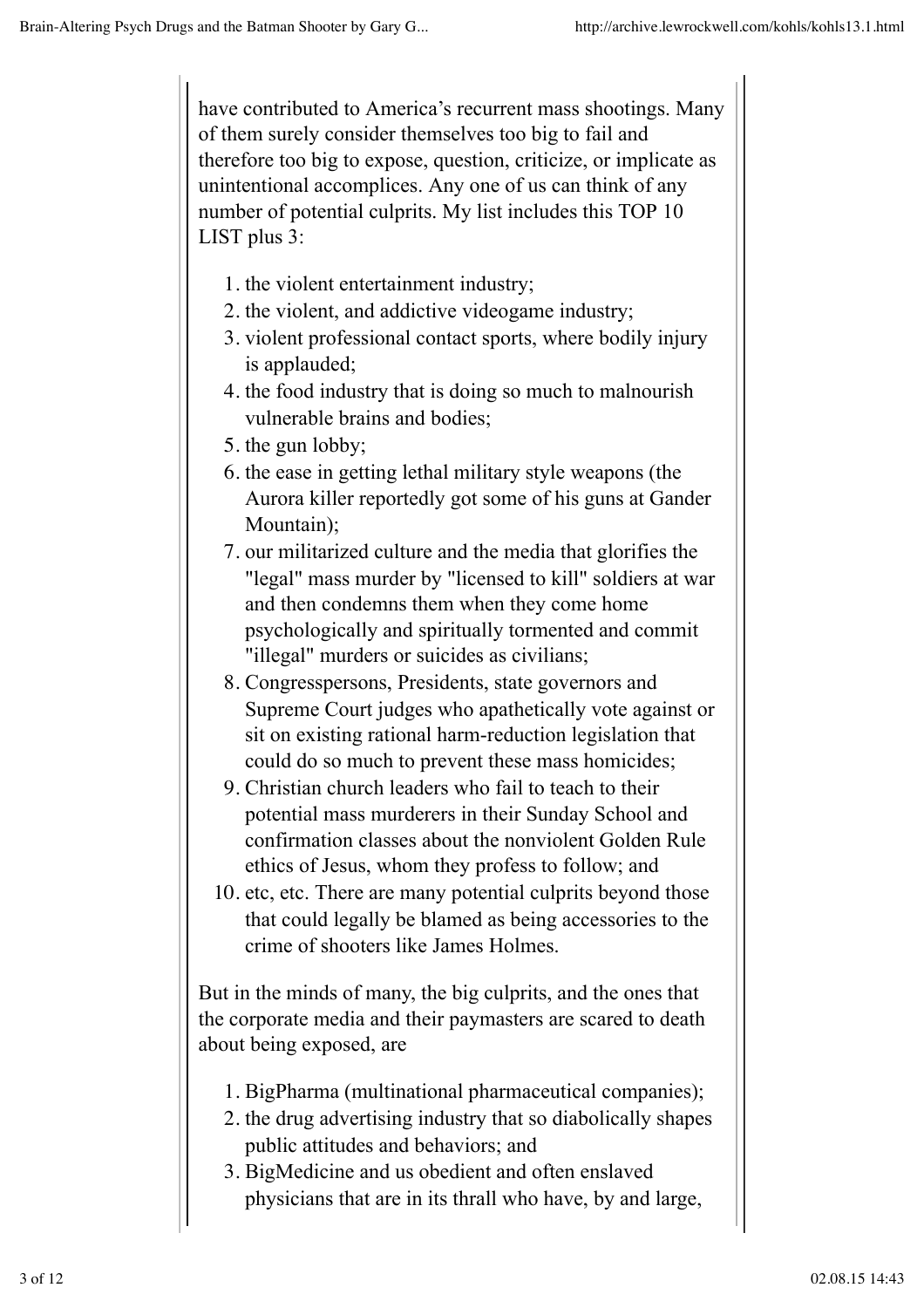not opened our eyes to the data from the medical, forensic and pharmaceutical research community of altruistic researchers that are not beholden to pharmaceutical corporations. Much of this data shows unequivocally that most, if not all, of the five classes of potentially addictive psychiatric drugs are capable of causing drug-induced violence, drug-induced psychoses, drug-induced homicides, drug-induced mania, drug-induced suicidality, drug-induced dementia, drug-induced sleep disorders/sleep deprivation and drug-induced irrational criminal behaviors, especially in unsuspecting adolescents.

### **<<<He who pays the piper, calls the tune>>>**

By ignoring the peer-reviewed complementary-alternative medical literature and only paying attention to what is in the pharmaceutical industry-controlled mainstream medical journals, we physicians and our employees regularly – and often quite cavalierly – prescribe potentially lethal, though entirely legal, brain and mind-altering synthetic chemicals that those wealthy and influential sponsors lie to us about when their sales staff claims that the drugs are safe, curative and non-addicting.

Therefore, considering that there is a massive amount of documented evidence (see below) of a strong connection between American school shootings and the use of (or withdrawal from) mind-altering, brain-numbing, remorselessness-inducing psych drugs, a fair question should be: "Was the Batman Shooter taking or withdrawing from any one of the hundreds of psychiatric drugs so readily prescribed these days?" Keep in mind that the James Holmes had considerable experience in graduate-level experimental neuroscience. That should logically make every criminal investigator "focus like a laser" into the possibility of mind-altering drugs influencing the shooter's beliefs, behaviors and thinking processes.

But no, we have heard nary a word about the potential of legal psych drug use or drug withdrawal in the case of the Batman Shooter. Every thinking person should smell a rat  $-$  a cover-up in the making.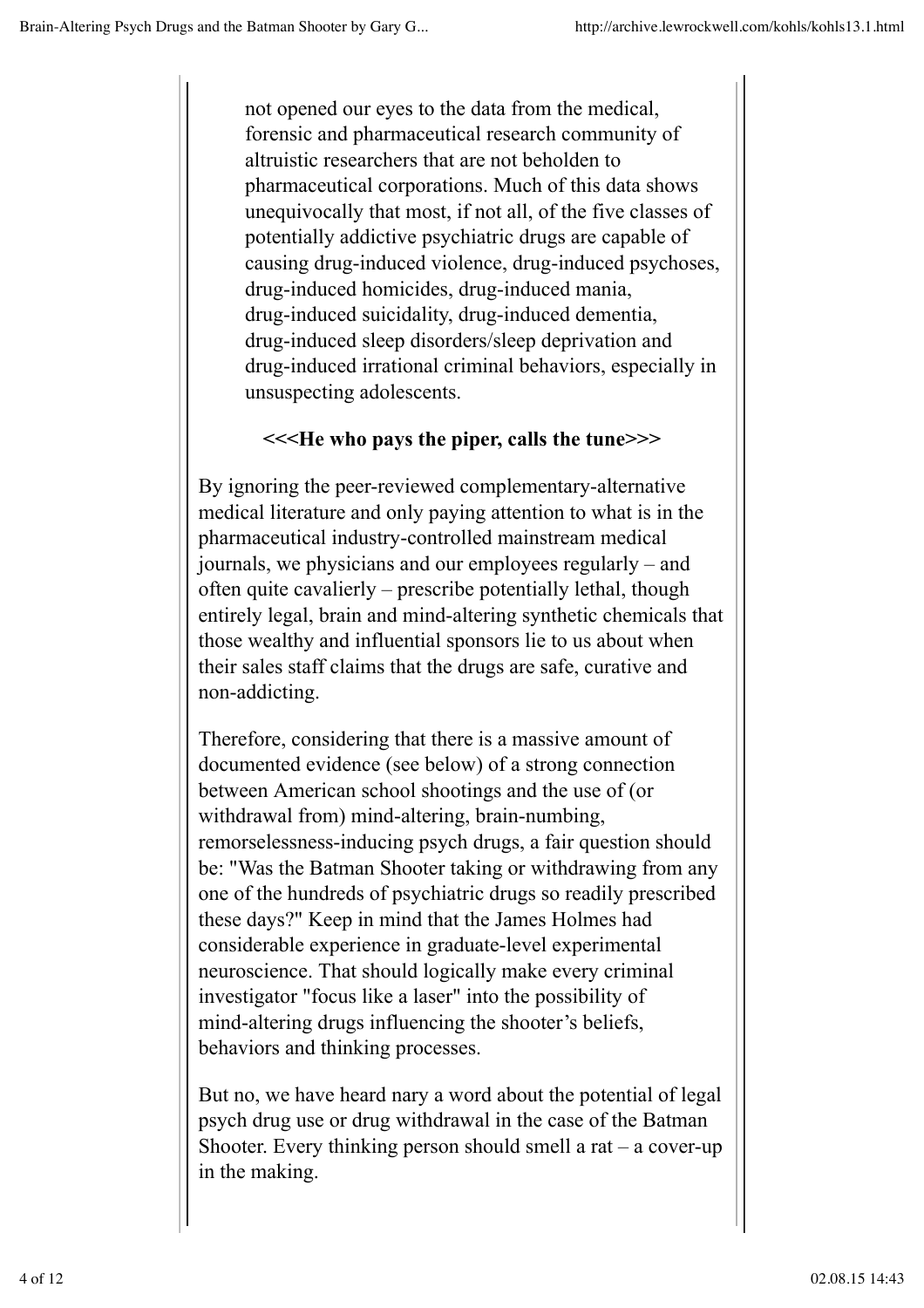## **<<<Bad advice: "Don't waste time trying to figure out what motivated the shooter" >>>**

Amazingly, one of the survivors of the Columbine school shooter Eric Harris (who was taking the Prozac-like drug Luvox that was prescribed by his tragically unaware psychiatrist, Dr. K. Albert), contributed to the myth-making of these "mass shooting crimes of the month" when he advised the most recent batch of Colorado shooting victims to not "waste time trying to figure out what motivated the shooter or shooters. It's a waste of time, and it gives them exactly what they want (sic)." And then later in the interview he complained, "I don't think I'll ever understand." Duh.

Psychologically and spiritually, any psychologist or spiritual advisor worth his or her salt when dealing with the consequences of psychological trauma will tell you that that advice is profoundly anti-therapeutic and will certainly lead to delayed healing – probably permanently – of the trauma. One wonders what brain-altering, dependency-inducing psych drug that that victim has been taking for the last 13 years. Perhaps he has already tried to taper off the drug but then found out that he can't tolerate the disabling withdrawal symptoms, and therefore he has concluded that he truly needs the potentially neurotoxic drug.

But he is just repeating what the "authorities" always seem to tell us as they hide essential but "sensitive" information that might be uncomfortable for Holmes' doctors or clinics or family members or gun and ammunition suppliers or drug company or legislators or tormentors. Perhaps the authorities are trying to protect the various industries that rightfully need to be exposed for their part in the massacres, however indirect or controversial.

### **<<<"SSRI Stories: Senseless violence" may be totally understandable if we are just given the inconvenient facts?>>>**

James Holmes' actions would probably not be considered "senseless" if we knew the truth about everything that led up to the Batman shooting. The above-mentioned Columbine victim that is promoting blind ignorance has learned to echo what is already being promoted: keep everybody unaware of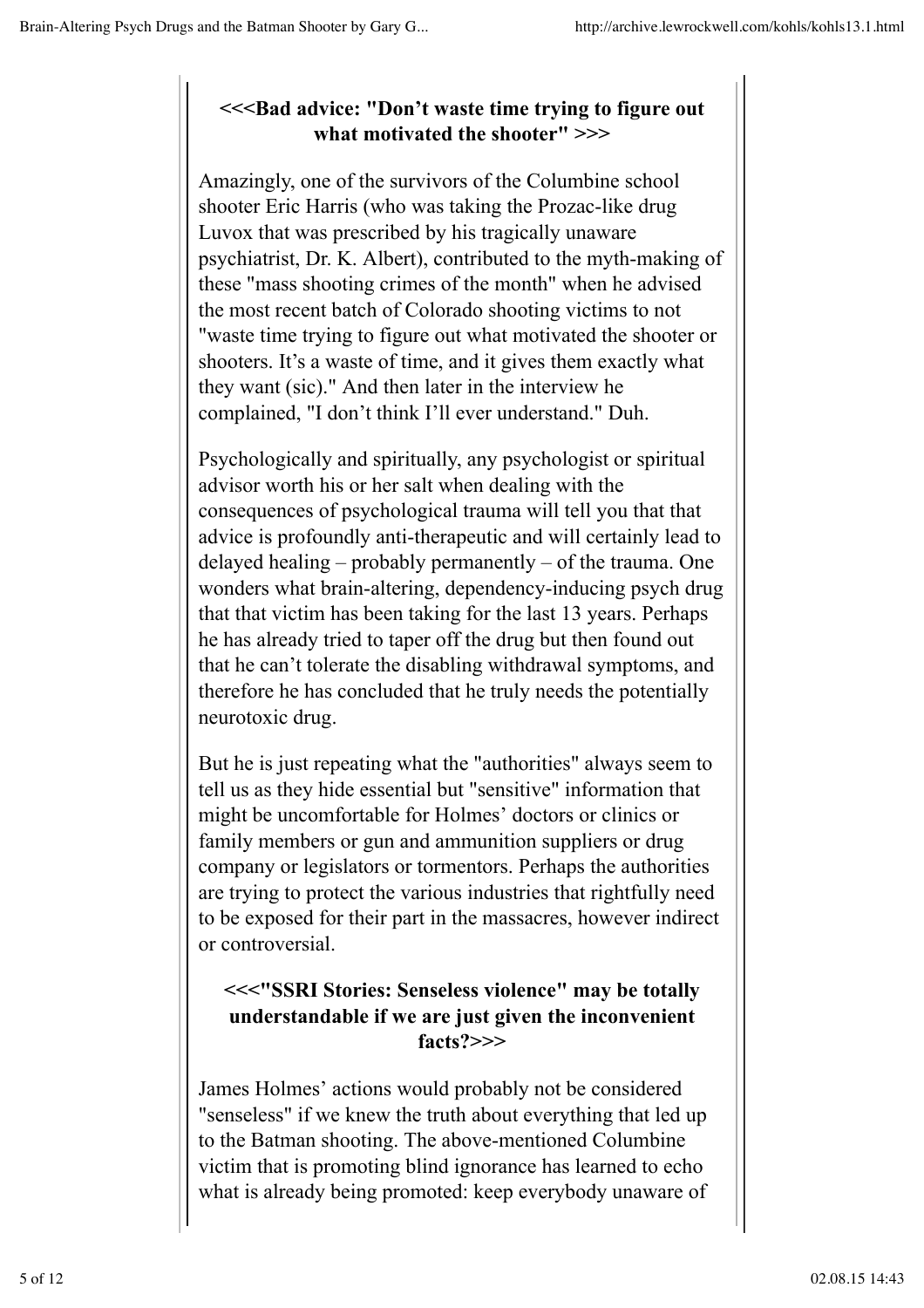what the potential motives are; remain silent about certain painful truths; don't expose any of the powers-that-be for their part in the long lead-up to the shootings. Attitudes such as these will ensure that there will be many repeats in the future.

Not too long ago I mentioned in this column the remarkable database of serious SSRI ("selective" serotonin reuptake inhibitors, the so-called "second generation 'antidepressants'") adverse reactions that have been documented in the public domain. That website can be accessed at www.ssristories.com. When researching that important website, keep in mind that the vast majority of media reports on seemingly irrational criminal events usually don't ask the question in the title above – unless the drugs are illicit. So the thousands of examples documented and reported represent just the tip of what surely is an enormous iceberg.), since even the FDA estimates that up to 99% of adverse events from any given drug is never reported to that agency.

SSRI Stories is a collection of 4,800+ news stories (mainly criminal in nature) that have appeared in the media (newspapers, TV, scientific journals) or that were part of FDA public testimony in either 1991, 2004 or 2006, in which psych drugs are mentioned.

## **<<<What is the PDR trying to warn us physicians about when we prescribe antidepressants?>>>**

The *Physicians' Desk Reference* lists the following common adverse reactions (side effects) to SSRI antidepressants (among a host of other physical and neuropsychiatric effects). None of these adverse reactions is listed as *Rare*.

- Manic Reaction (Mania, e.g., Kleptomania, Pyromania, Dipsomania, Nymphomania)
- Hypomania (e.g., poor judgment, over spending, impulsivity, etc.)
- Abnormal Thinking
- Hallucinations
- Personality Disorder
- Amnesia
- Agitation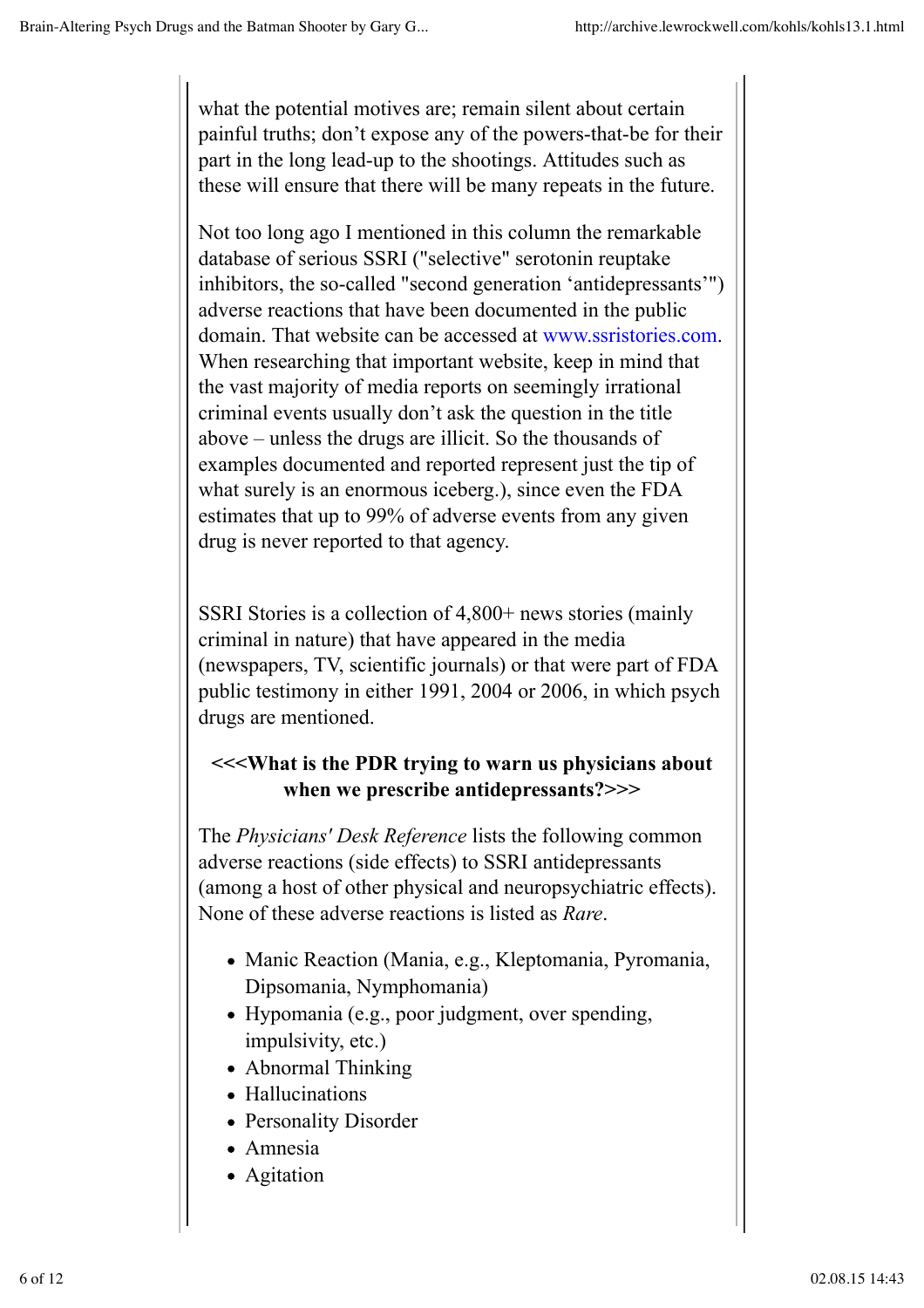- Psychosis
- Abnormal Dreams
- Emotional Lability
- Alcohol Abuse and/or Craving
- Hostility
- Paranoid Reactions
- Confusion
- Delusions
- Sleep Disorders
- Akathisia (Severe Inner Restlessness)
- Withdrawal Syndrome
- Impulsivity

The website emphasizes:

"Adverse reactions are most likely to occur when starting or discontinuing the drug, increasing or lowering the dose or when switching from one SSRI to another. Adverse reactions are often diagnosed as bipolar disorder when the symptoms may be entirely iatrogenic (treatment induced). Withdrawal, especially abrupt withdrawal, from any of these medications can cause severe neuropsychiatric and physical symptoms. It is important to withdraw extremely slowly from these drugs, often over a period of a year or more, under the supervision of a qualified and experienced specialist, if available. Withdrawal is sometimes more severe than the original symptoms or problems."

## **<<<SSRI adverse reactions are actually predictable, understandable and therefore are usually not unexpected. They are not actually "side effects">>>**

So with the list of common adverse effects of these drugs, I present below a "short list" of drug–associated violence over the past decade or two that was perpetrated by mostly young people who were involved in newsworthy shootings and whose psych drugs were identified, published or otherwise somehow reported to the public. Tragically, in the vast majority of psychiatric drug-related suicides, homicides or other types of irrational violence (what the media calls "senseless") prescription drugs are generally not reported in the corporate-controlled and subsidized media, where pharmaceutical companies advertise heavily, certainly exerting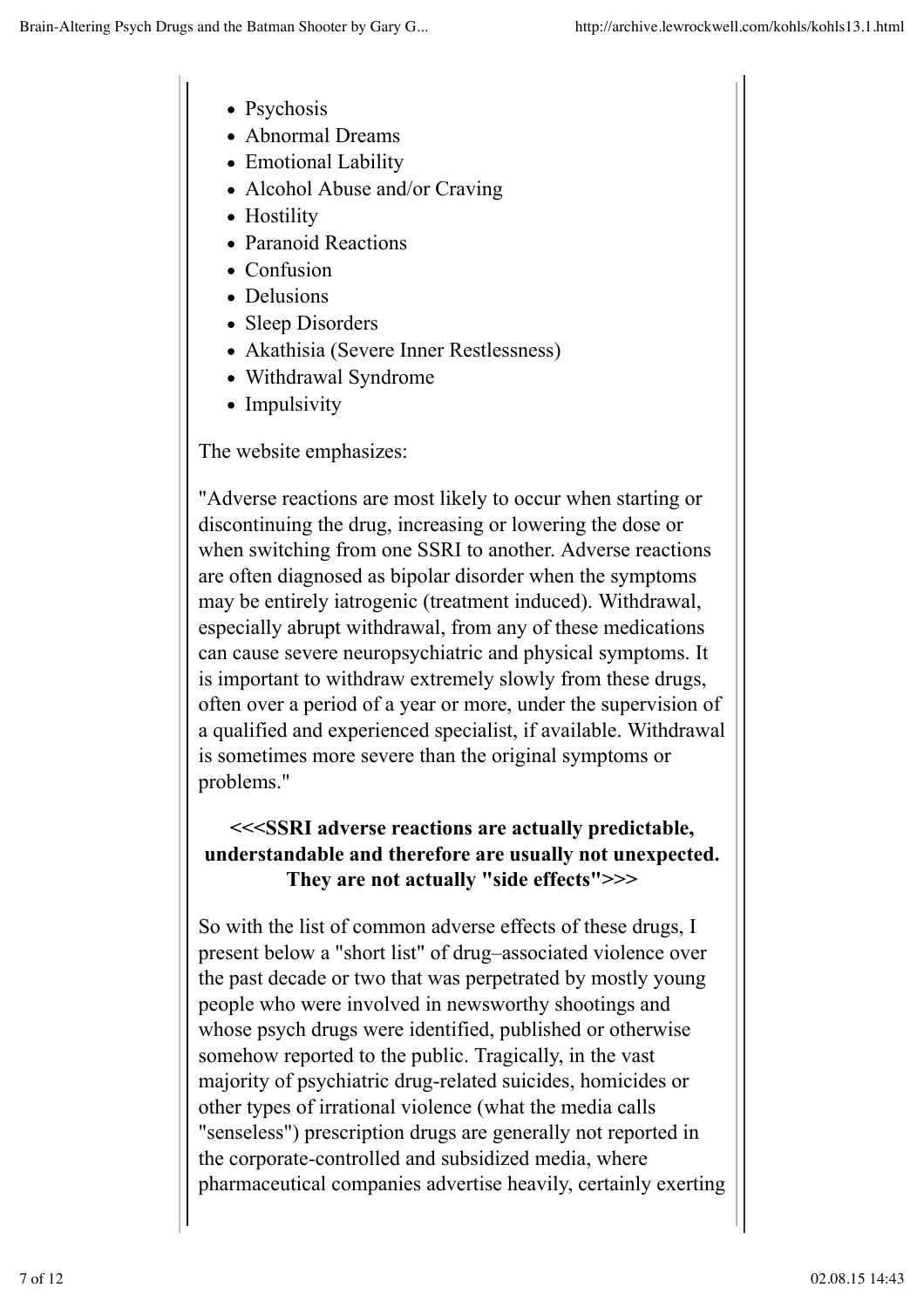influences on how much investigative journalism is allowed. Again, he who calls the piper calls the tune.

The SSRI Stories website has, among its nearly 5000 entries, a list of 66 school shootings that are overwhelmingly and disproportionately American. The school shooter's list is often accompanied by suicidality caused by either taking or withdrawing from the drugs. There has been an explosion of such incidents since Prozac was introduced onto an unsuspecting market in 1989. Most of the developed world's drug regulatory agencies, including the FDA, have not tested these psychotropic drugs for safety or efficacy in humans under the age of 18 (either short term or long term) and therefore have not approved their use for that group (with rare exceptions). Therefore we physicians, when we prescribe these untested drugs to that underage group (that has immature brain development) are doing so "off label" and thus we are exposing ourselves to medico-legal risks.

Here is the sobering list.

Eric Harris age 17 (Zoloft then Luvox) and Dylan Klebold aged 18 in Colombine school shooting in Littleton, Colorado, killed 12 students and 1 teacher, and injured 23 others, before killing themselves. Klebold's medical records have never been made available to the public.

Jeff Weise, age 16, had been prescribed 60 mg/day of Prozac (three times the average starting dose for adults!) when he shot his grandfather, his grandfather's girlfriend and many fellow students at Red Lake, Minnesota. He then shot himself. 10 dead, 12 wounded.

Cory Baadsgaard, age 16, Wahluke (Washington state) High School, was on Paxil (which caused him to have hallucinations) when he took a rifle to his high school and held 23 classmates hostage. He has no memory of the event.

Thirteen-year-old Chris Fetters killed his favorite aunt while taking Prozac.

Twelve-year-old Christopher Pittman murdered both his grandparents while taking Zoloft.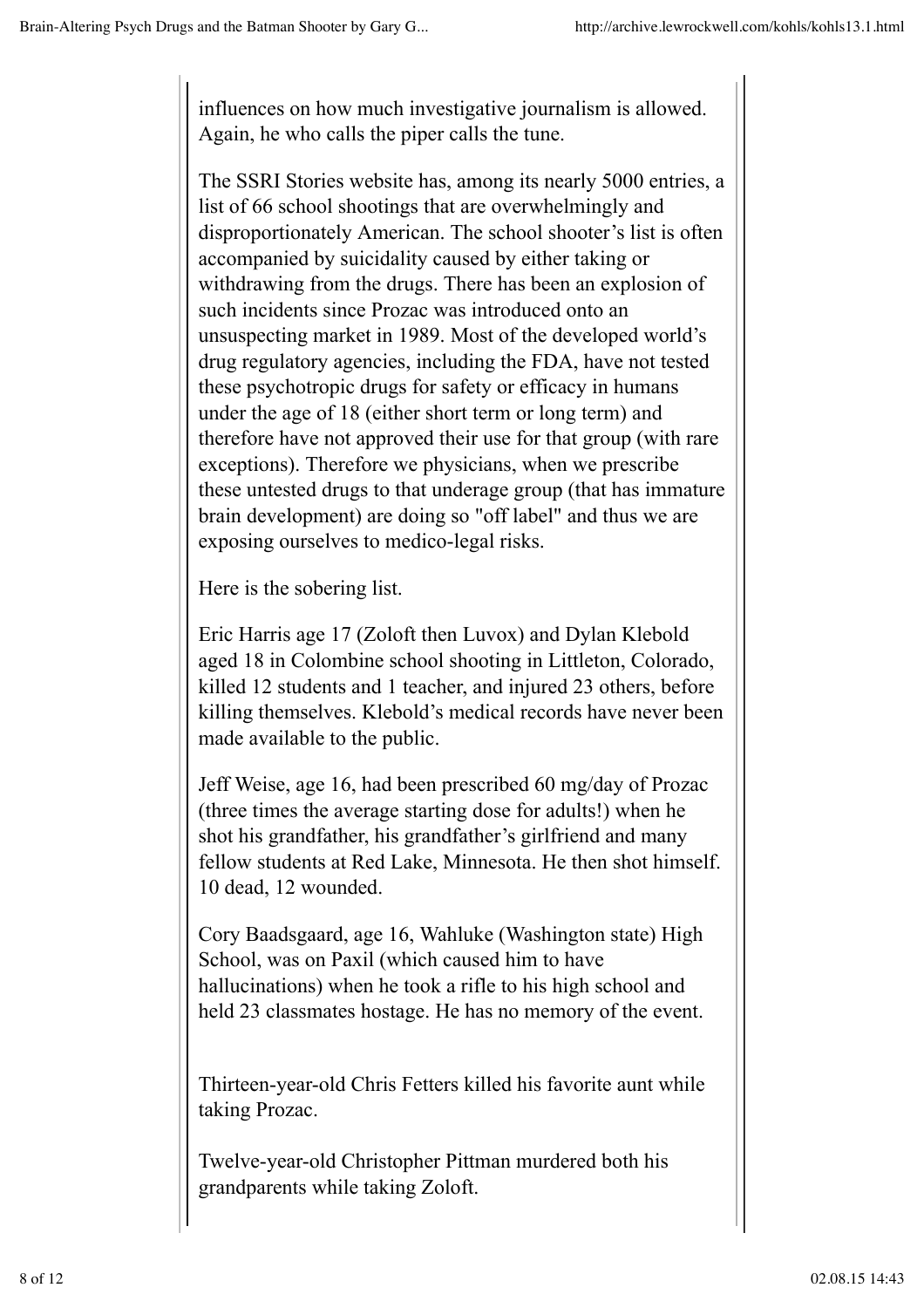Thirteen-year-old Mathew Miller hung himself in his bedroom closet after taking Zoloft for 6 days.

Fifteen-year-old Jarred Viktor stabbed his grandmother 61 times after 5 days on Paxil.

Fifteen-year-old Kip Kinkel (on Prozac and Ritalin) shot his parents while they slept then went to school and opened fire killing 2 classmates and injuring 22 shortly after beginning Prozac treatment.

Luke Woodham age 16 (Prozac) killed his mother and then killed two students, wounding six others.

A Pocatello, ID (Zoloft) in 1998 had a Zoloft-induced seizure that caused an armed stand off at his school.

Michael Carneal (Ritalin) a 14-year-old opened fire on students at a high school prayer meeting in West Paducah, Kentucky. Three teenagers were killed, five others were wounded..

Young man in Huntsville, Alabama (Ritalin) went psychotic chopping up his parents with an ax and also killing one sibling and almost murdering another.

Andrew Golden, age 11, (Ritalin) and Mitchell Johnson, aged 14, (Ritalin) shot 15 people, killing four students, one teacher, and wounding 10 others.

TJ Solomon, age 15, (Ritalin) high school student in Conyers, Georgia opened fire on and wounded six of his class mates.

Rod Mathews, age 14, (Ritalin) beat a classmate to death with a bat.

James Wilson, age 19, (various psychiatric drugs) from Breenwood, South Carolina, took a .22 caliber revolver into an elementary school killing two young girls, and wounding seven other children and two teachers.

Elizabeth Bush, age 13, (Paxil) was responsible for a school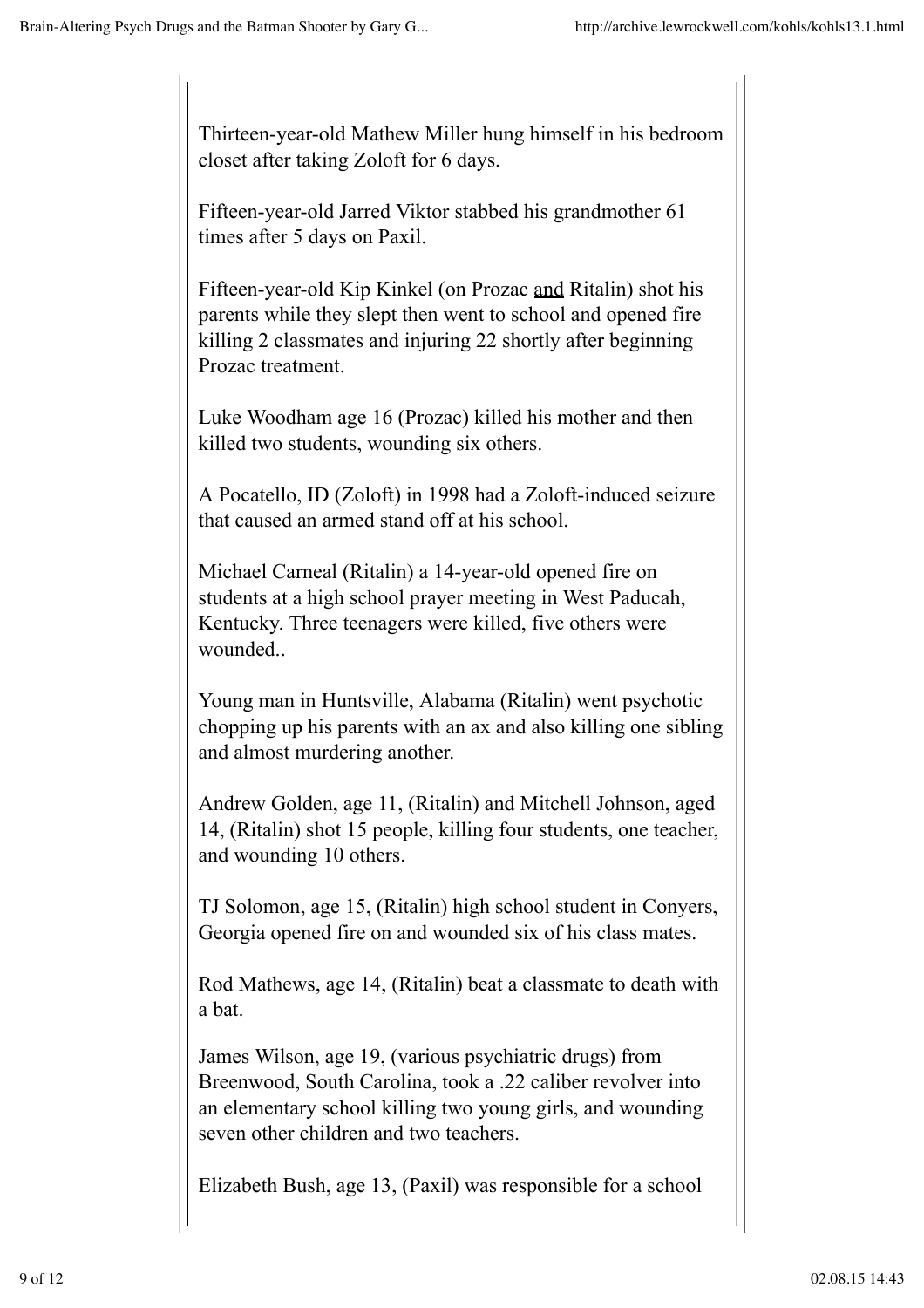shooting in Pennsylvania

Jason Hoffman (Effexor and Celexa) – school shooting in El Cajon, California

Jarred Viktor, age 15, (Paxil), after five days on Paxil he stabbed his grandmother 61 times.

Chris Shanahan, age 15 (Paxil) in Rigby, ID who out of the blue killed a woman.

Jeff Franklin (Prozac and Ritalin), Huntsville, AL, killed his parents as they came home from work using a sledge hammer, hatchet, butcher knife and mechanic's file, then attacked his younger brothers and sister.

Neal Furrow (Prozac) in LA Jewish school shooting reported to have been court-ordered to be on Prozac along with several other medications.

Kevin Rider, age 14, was withdrawing from Prozac when he died from a gunshot wound to his head. Initially it was ruled a suicide, but two years later, the investigation into his death was opened as a possible homicide. The prime suspect, also age 14, had been taking Zoloft and other SSRI antidepressants.

Alex Kim, age 13, hung himself soon after his prescription of Lexapro had been doubled.

Diane Routhier was prescribed Welbutrin for gallstone problems. Six days later, after suffering many adverse effects of the drug, she shot herself.

Billy Willkomm, an accomplished wrestler and a University of Florida student, was prescribed Prozac at the age of 17. His family found him dead of suicide – hanging from a tall ladder at the family's Gulf Shore Boulevard home in July 2002.

Kara Jaye Anne Fuller-Otter, age 12, was on Paxil when she hung herself from a hook in her closet. Kara's parents said ".... the damn doctor wouldn't take her off it and I asked him to when we went in on the second visit. I told him I thought she was having some sort of reaction to Paxil…")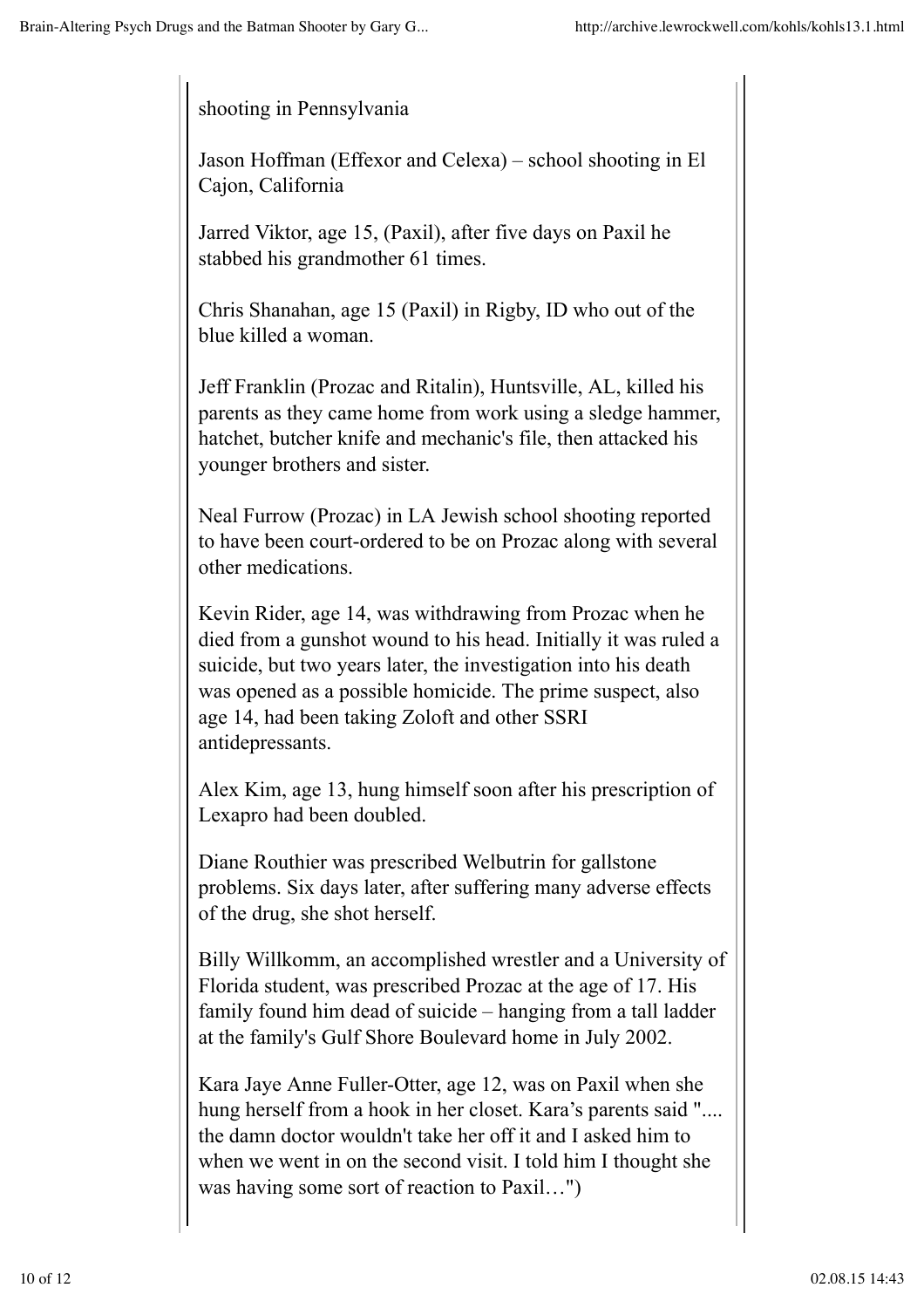Gareth Christian, Vancouver, age 18, was on Paxil when he committed suicide in 2002,

(Gareth's father could not accept his son's death and killed himself)

Julie Woodward, age 17, was on Zoloft when she hung herself in her family's detached garage.

Matthew Miller was 13 saw a psychiatrist because he was having difficulty and school. The psychiatrist recommended Zoloft for him. Seven days after beginning the Zioloft samples, his mother found him dead… hanging by a belt from a laundry hook in his closet.

Kurt Danysh, age 18 and on Prozac, killed his father with a shotgun. He is now behind prison bars, and writes letters, trying to warn the world that SSRI drugs can kill.

Woody  $\qquad$ , age 37, committed suicide while in his 5<sup>th</sup> week of taking Zoloft. Shortly before his death his physician suggested doubling the dose of the drug. He had seen his physician only for insomnia. He had never been depressed, nor did he have any history of any mental illness symptoms.

A ten-year-old boy from Houston shot and killed his father after his Prozac dosage was increased.

15-year-old Hammad Memon shot and killed a fellow middle school student. He had been diagnosed with ADHD and depression and was taking Zoloft and "other drugs for the conditions."

22-year-old culinary student Matti Saari shot and killed 9 students and a teacher, and wounded another student, before killing himself. Saari was taking an SSRI and a benzodiazapine.

27-year-old Steven Kazmierczak shot and killed five people and wounded 21 others before killing himself in a Northern Illinois University auditorium. According to his girlfriend, he had recently been taking Prozac, Xanax and Ambien. Toxicology results showed that he still had trace amounts of Xanax in his system.